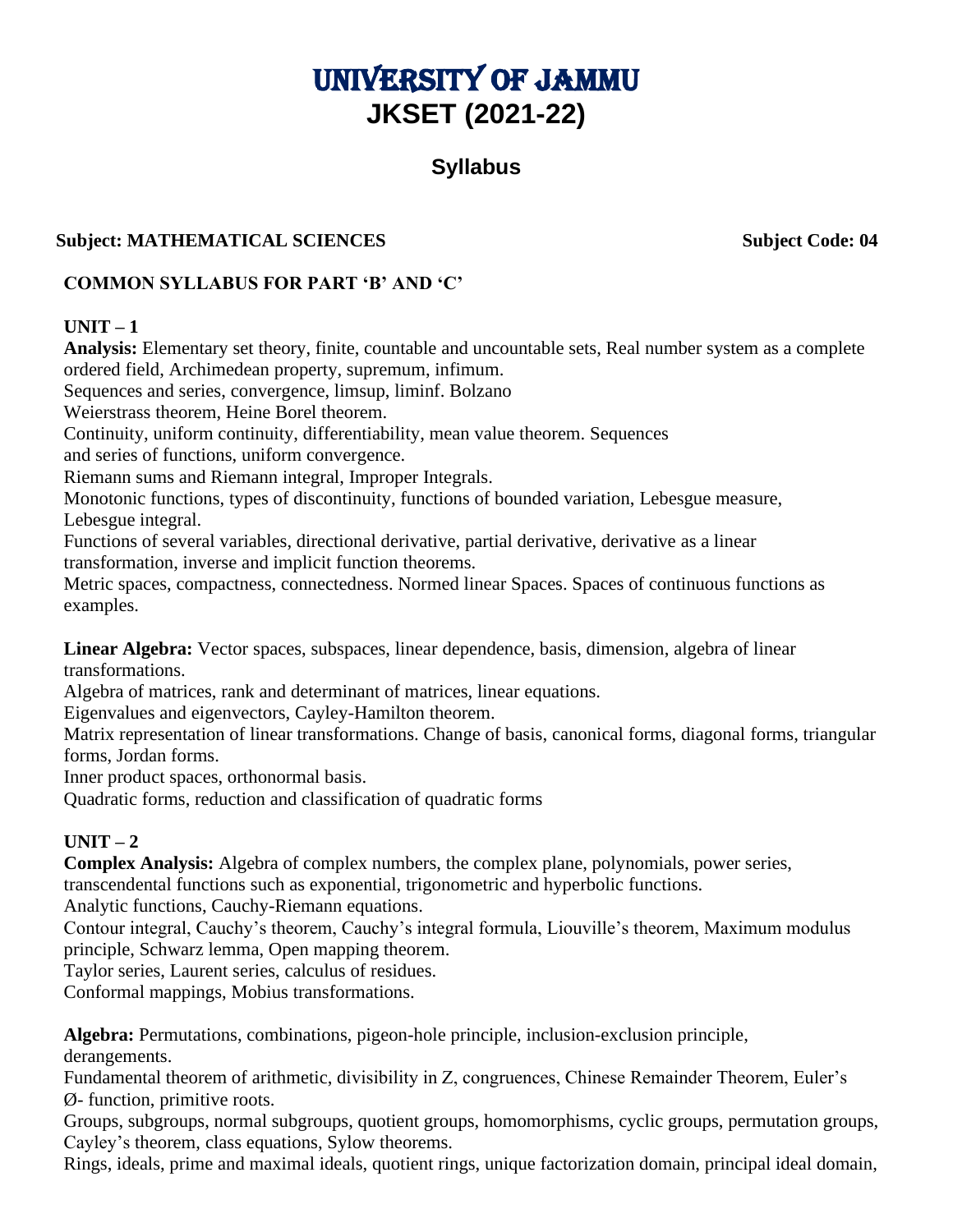Euclidean domain. Polynomial rings and irreducibility criteria. Fields, finite fields, field extensions, Galois Theory.

**Topology**: basis, dense sets, subspace and product topology, separation axioms, connectedness and compactness.

## $UNIT - 3$

## **Ordinary Differential Equations (ODEs):**

Existence and uniqueness of solutions of initial value problems for first order ordinary differential equations, singular solutions of first order ODEs, system of first order ODEs.

General theory of homogenous and non-homogeneous linear ODEs, variation of parameters, Sturm-Liouville boundary value problem, Green's function.

## **Partial Differential Equations (PDEs):**

Lagrange and Charpit methods for solving first order PDEs, Cauchy problem for first order PDEs. Classification of second order PDEs, General solution of higher order PDEs with constant coefficients, Method of separation of variables for Laplace, Heat and Wave equations.

## **Numerical Analysis :**

Numerical solutions of algebraic equations, Method of iteration and Newton-Raphson method, Rate of convergence, Solution of systems of linear algebraic equations using Gauss elimination and Gauss-Seidel methods, Finite differences, Lagrange, Hermite and spline interpolation, Numerical differentiation and integration, Numerical solutions of ODEs using Picard, Euler, modified Euler and Runge-Kutta methods.

## **Calculus of Variations:**

Variation of a functional, Euler-Lagrange equation, Necessary and sufficient conditions for extrema. Variational methods for boundary value problems in ordinary and partial differential equations.

## **Linear Integral Equations:**

Linear integral equation of the first and second kind of Fredholm and Volterra type, Solutions with separable kernels. Characteristic numbers and eigenfunctions, resolvent kernel.

#### **Classical Mechanics:**

Generalized coordinates, Lagrange's equations, Hamilton's canonical equations, Hamilton's principle and principle of least action, Two-dimensional motion of rigid bodies, Euler's dynamical equations for the motion of a rigid body about an axis, theory of small oscillations.

## $UNIT - 4$

Descriptive statistics, exploratory data analysis

Sample space, discrete probability, independent events, Bayes theorem. Random variables and distribution functions (univariate and multivariate); expectation and moments. Independent random variables, marginal and conditional distributions. Characteristic functions. Probability inequalities (Tchebyshef, Markov, Jensen). Modes of convergence, weak and strong laws of large numbers, Central Limit theorems (i.i.d. case).

Markov chains with finite and countable state space, classification of states, limiting behaviour of n-step transition probabilities, stationary distribution, Poisson and birth-and-death processes.

Standard discrete and continuous univariate distributions. sampling distributions, standard errors and asymptotic distributions, distribution of order statistics and range.

Methods of estimation, properties of estimators, confidence intervals. Tests of hypotheses: most powerful and uniformly most powerful tests, likelihood ratio tests. Analysis of discrete data and chi-square test of goodness